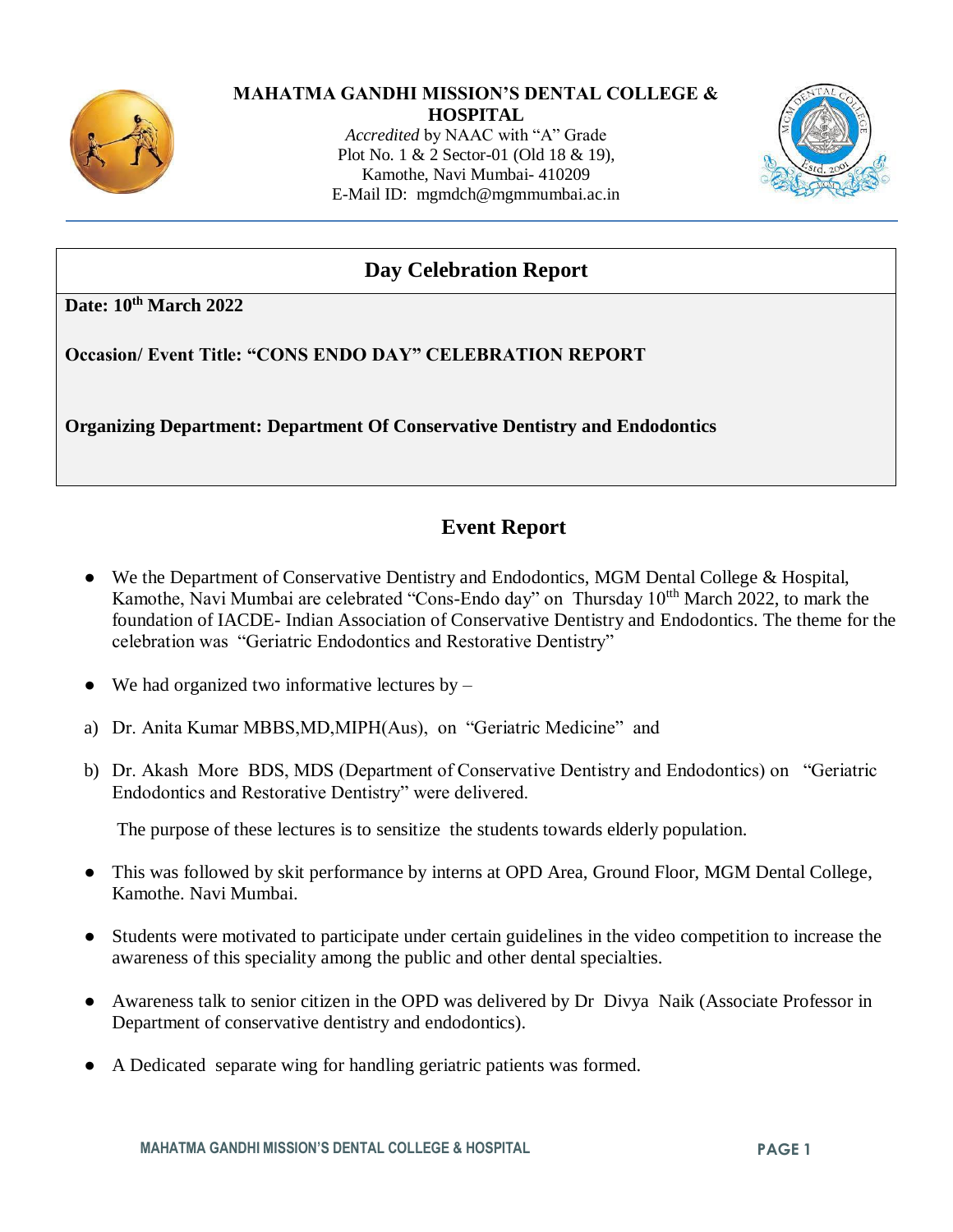- Clinical cases done by our Post Graduate students were displayed.
- Rangoli depicting the theme and a photo booth was made for patients to encourage them.
- Day celebration was ended with award distribution for video competition.
- Following students are the award winners
	- a) 1<sup>st</sup> Prize Gaurav Hinduja (Final year student)
	- b)  $2<sup>nd</sup> Prize Sona Pathak, Chanchal Dhauriya, Mrunali Pimparwar (Final year student)$
	- c) 3 rd Prize Reeda Khot and Ayesha Khan (Interns)

Consolation Prizes -

- a) Kaushik Shrinivasan and Nikhil Khandagale (Interns)
- b) Ifrah Khan (Final year student)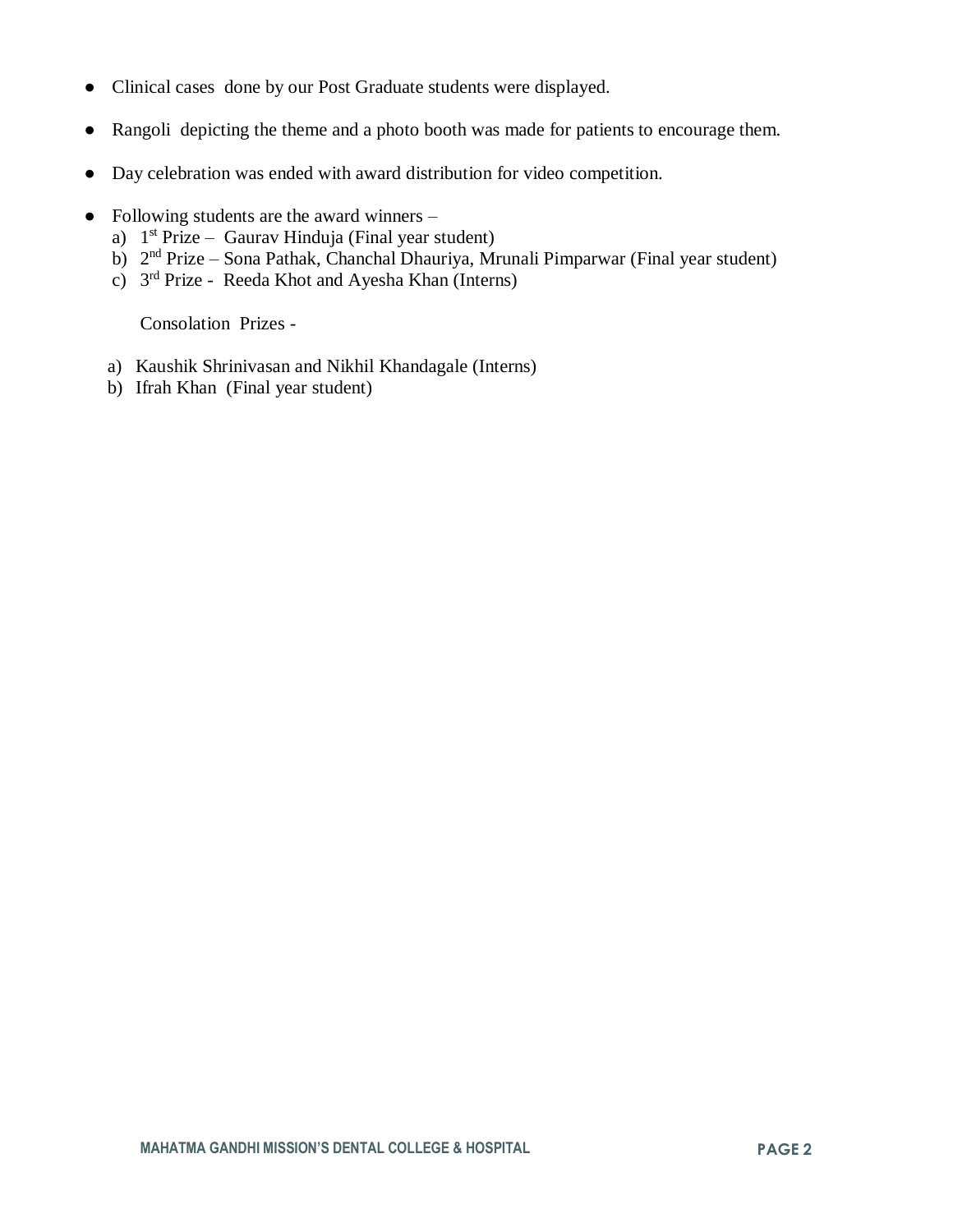**Speaker Certificate Template: (if Applicable)** 



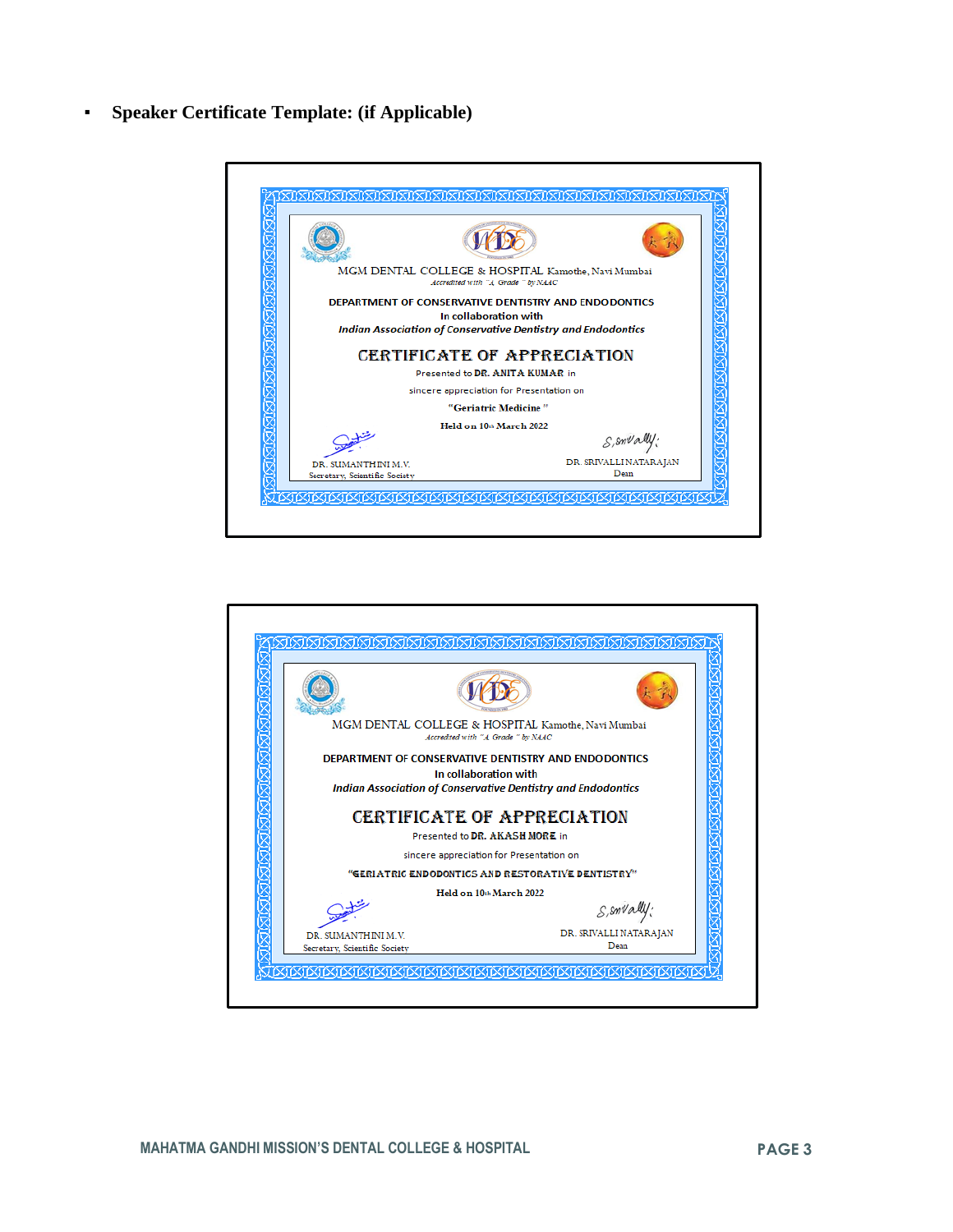#### ▪ **Geotagged Photos:**







Lecture Delivered by DR AKASH MORE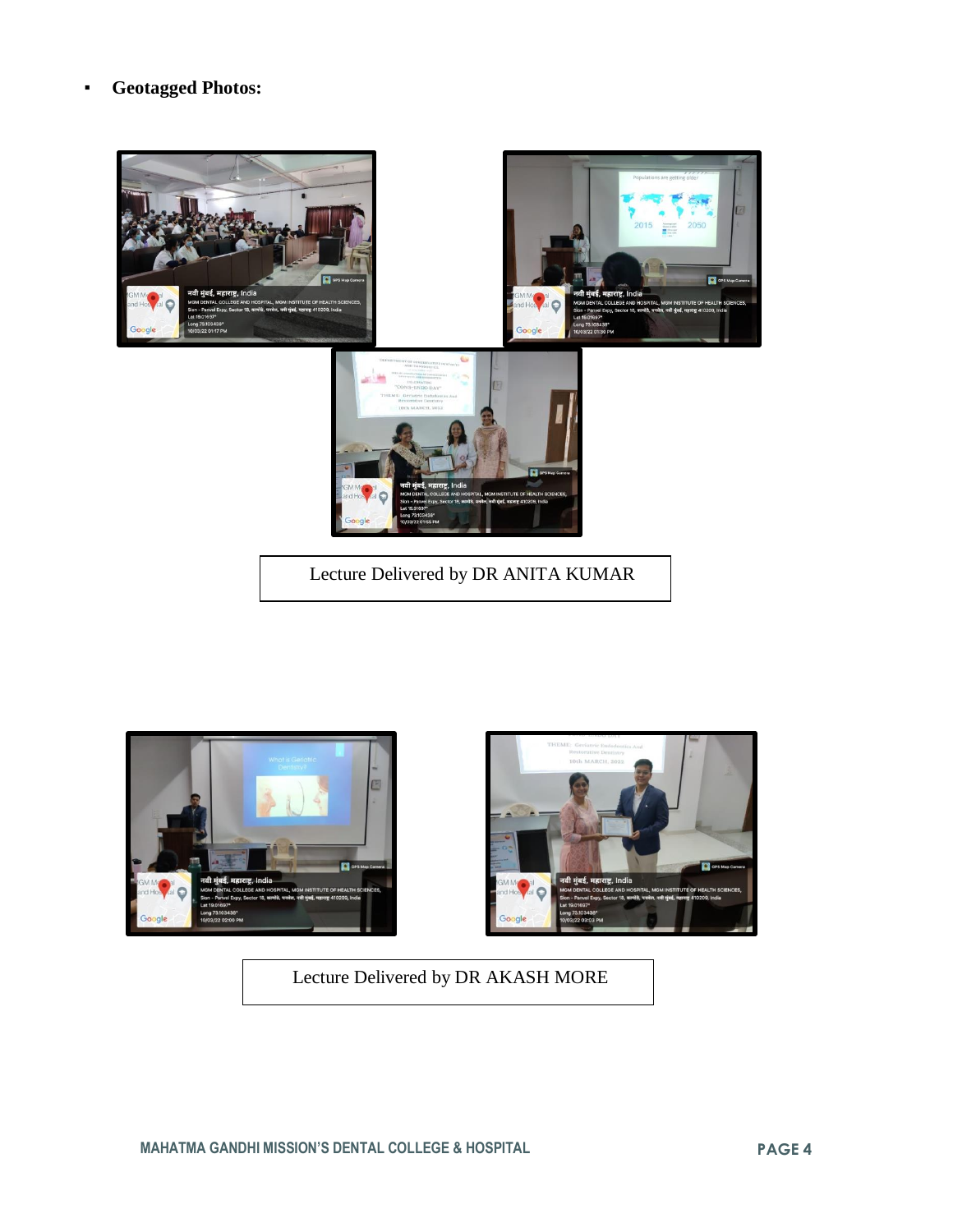



Rangoli, clinical cases displayed by Post Graduate students and Photo Booth made for patients, students and staff members.

PRIZE WINNERS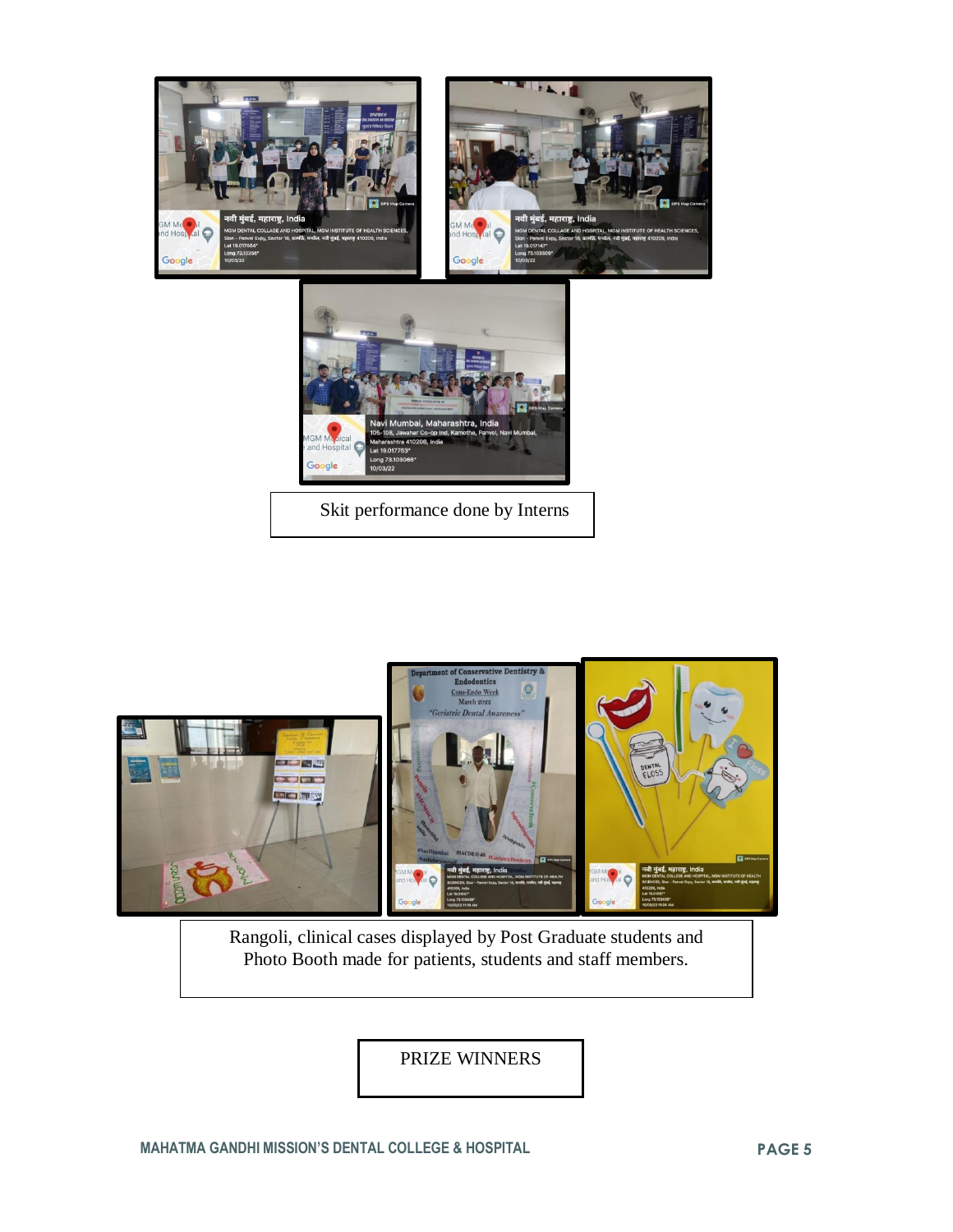

 **1 st Prize**  Gaurav Hinduja



 **2 nd Prize**  Sona Pathak, Chanchal Dhauriya, Mrunali Pimparwar



 **3 rd Prize**  Reeda Khot and Ayesha Khan

**CONSOLATION DDI7ES** 



Kaushik Shrinivasan and Nikhil Khandagale | Ifrah Khan



### **GEOTAGGED PHOTOS:**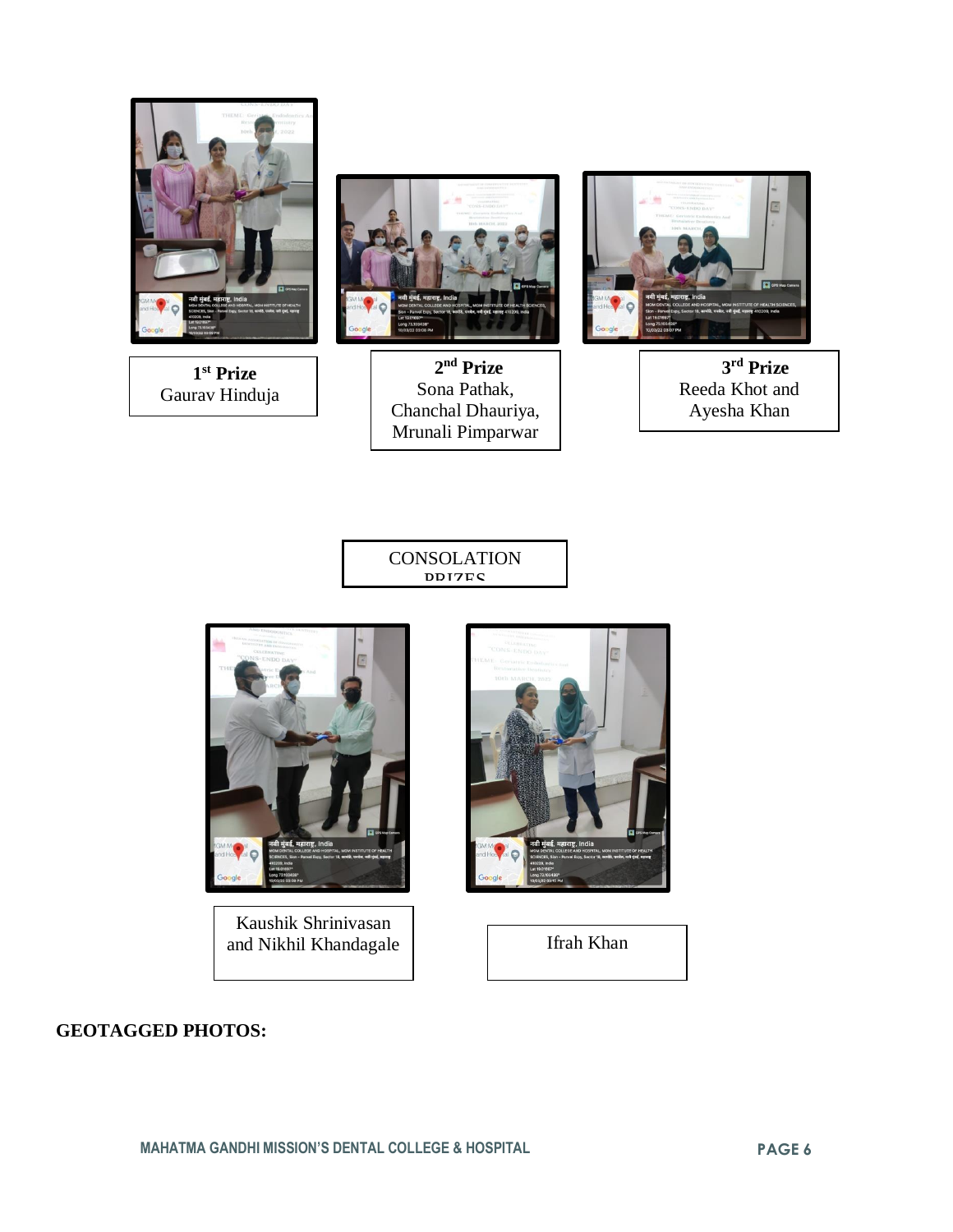



Lecture Delivered by DR ANITA KUMAR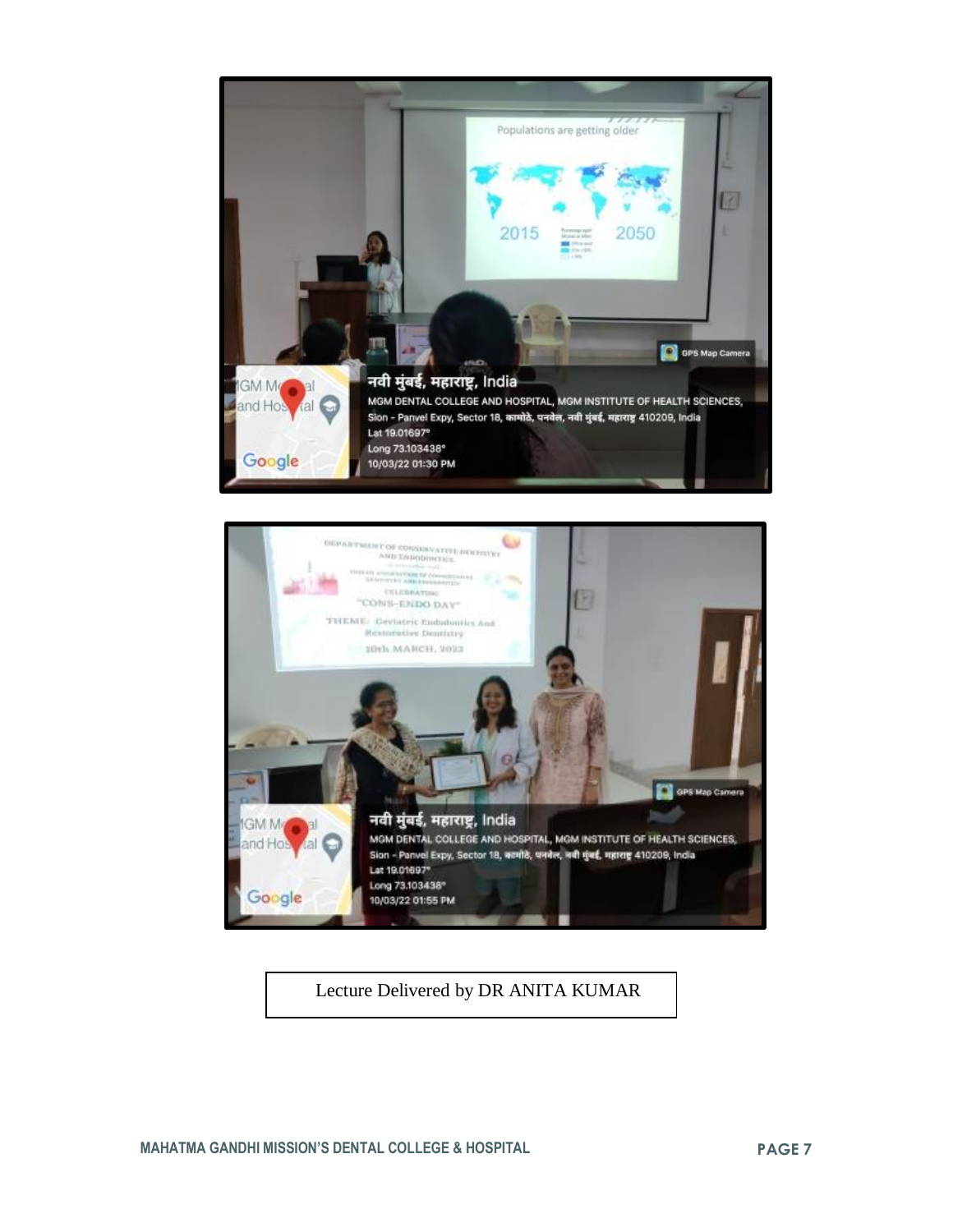



Lecture Delivered by DR AKASH MORE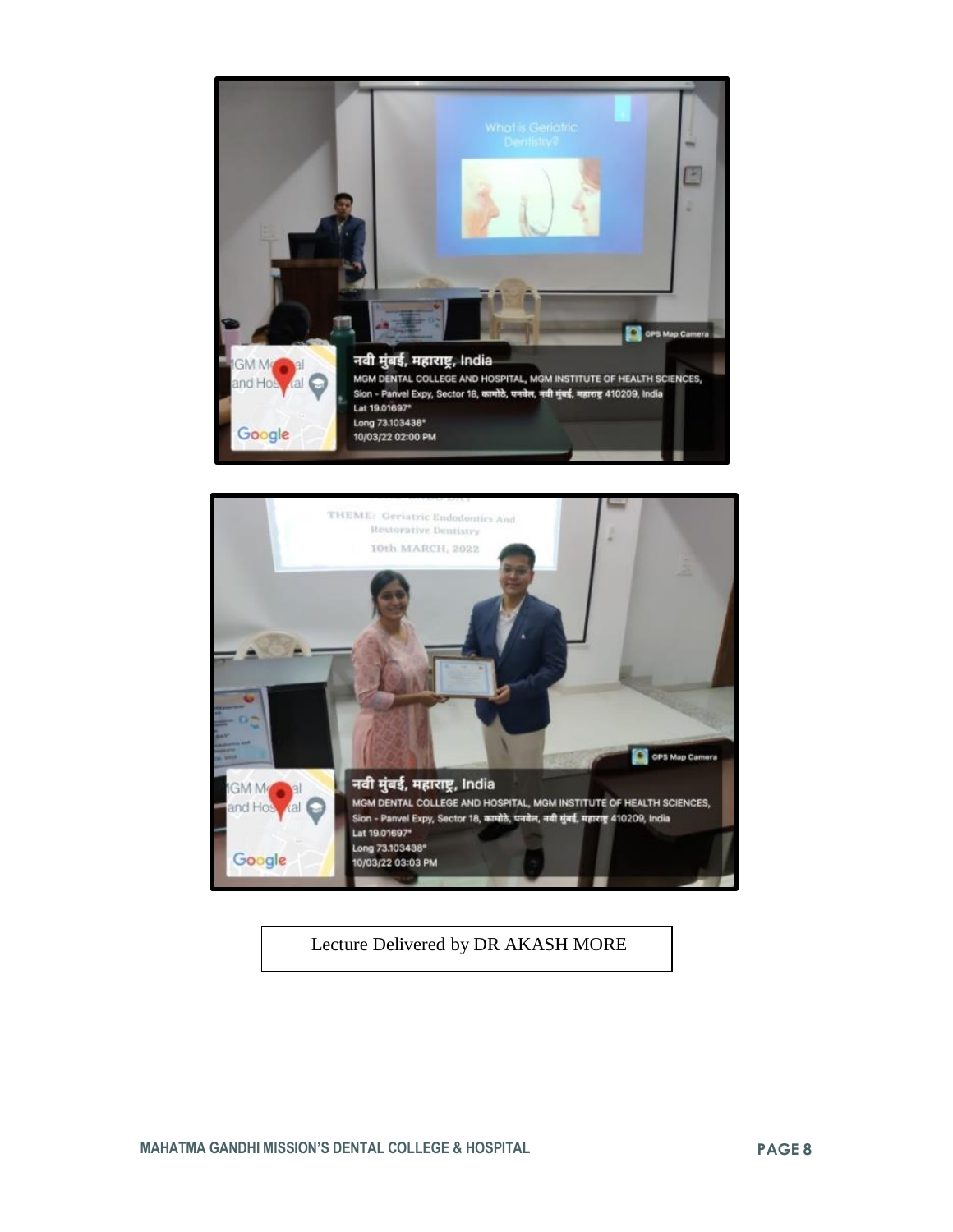



Skit performance done by Interns